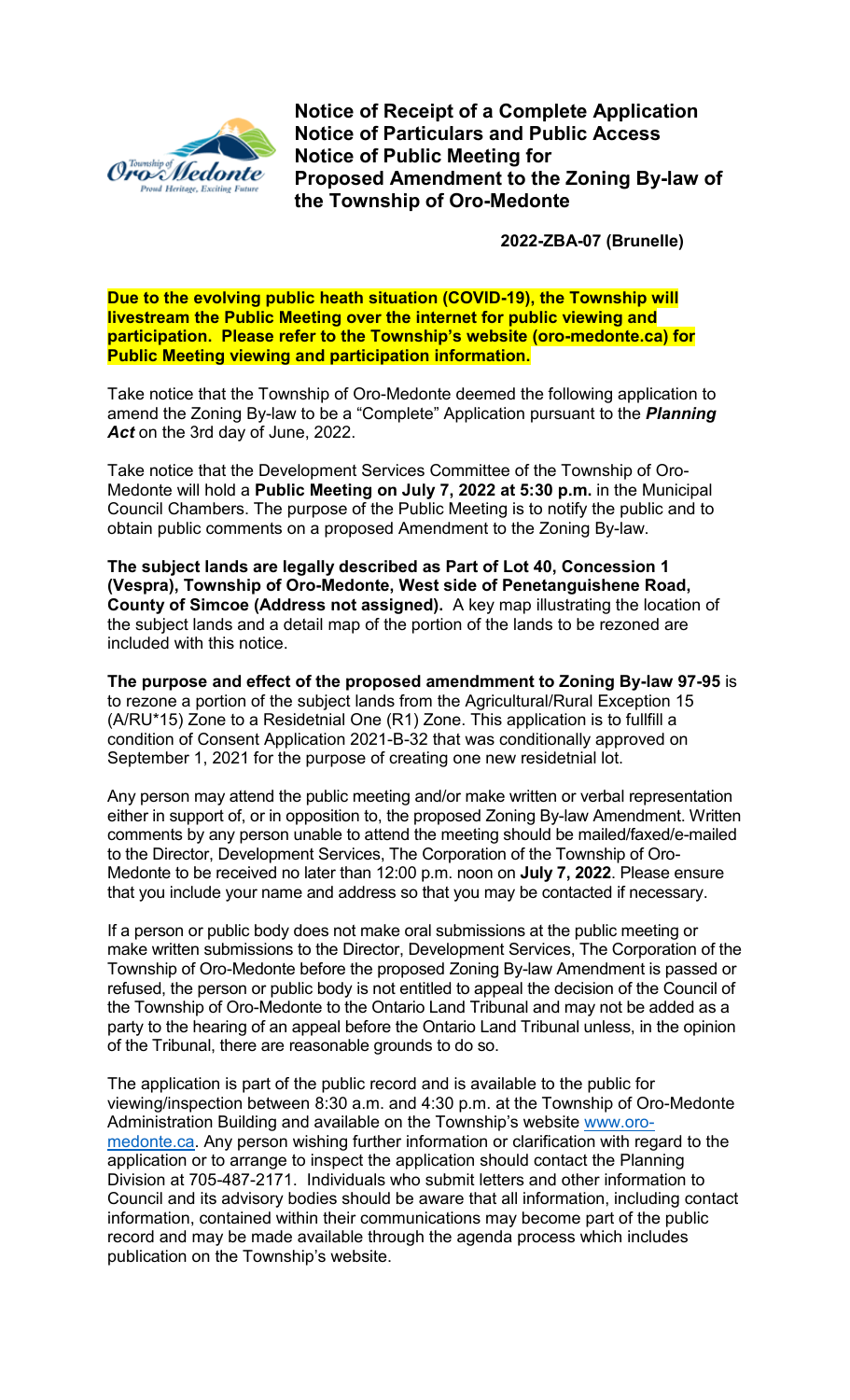If you wish to be notified of the passing or refusal by the Township of Oro-Medonte in respect to the proposed Zoning By-law Amendment, you must make a written request.

Written submissions should be directed to: Township of Oro-Medonte 148 Line 7 South Oro-Medonte, Ontario L0L 2E0 Attn: Andria Leigh, Director, Development Services planning@oro-medonte.ca

Dated at the Township of Oro-Medonte this 7<sup>th</sup> day of June, 2022.

## **Location Map**